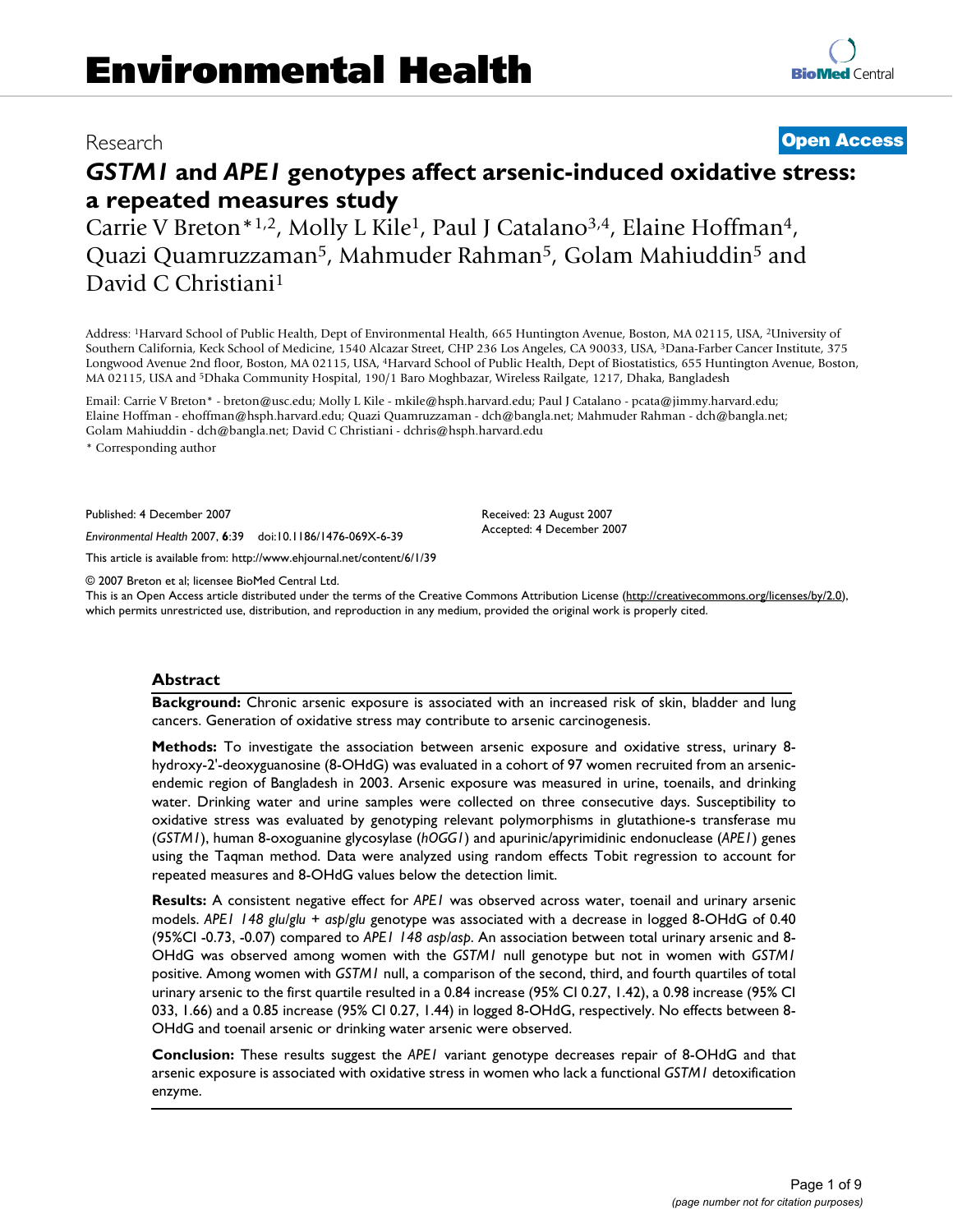# **Introduction**

Arsenic, a naturally occurring element, is a common environmental contaminant. Elevated concentrations can occur in drinking water, the primary route of exposure, through natural and anthropogenic process. Many countries are affected by arsenic-contaminated groundwater including Argentina, Australia, Chile, China, Hungary, India, Mexico, and the United States. However, the most affected region is Bangladesh, where an estimated 29 to 40 million people are at risk of ingesting arsenic-contaminated drinking water [1]. While epidemiological studies have clearly demonstrated arsenic as a human carcinogen, the mechanisms of toxicity remain largely unknown [2].

One hypothesized mechanism involves the induction of oxidative stress through the generation of reactive oxygen species (ROS) [3]. Animal and *in vitro* experiments have shown that arsenic induces oxidative stress in the liver, brain and blood of rats, increases oxidant levels in cultured aortic endothelial cells, increases intracellular peroxide levels, and reduces antioxidant levels [4-6]. Furthermore, mice that have been administered the arsenic metabolite dimethylarsinic acid (DMA V) orally and topically have developed skin tumors and shown increased levels of 8-hydroxyguanine in the epidermis [7].

Whether chronic arsenic exposure in humans causes oxidative stress is less certain. In a small cross-sectional study of Chinese community residents exposed to drinking water arsenic, oxidative stress levels, measured by mean serum levels of lipid peroxide, were significantly higher among the arsenic-exposed group [8]. Non-protein sulfhydrl groups such as glutathione in serum, which act as nucleophilic scavengers and protect against oxidative damage, were also inversely correlated with mean serum arsenic levels. In another study, blood arsenic levels correlated positively with the level of plasma oxidant species and inversely with plasma antioxidant capacity [9]. Several epidemiologic studies have also demonstrated an association between arsenic and the oxidative biomarker, 8-hydroxy-2'-deoxyguanosine (8-OHdG) [10,11]. In addition, skin tissue studies have shown significant differences in 8-OHdG concentration when comparing arsenic exposed and unexposed skin samples [12].

8-OHdG is a byproduct of ROS damage to DNA which can cause mutation of G:C to T:A if it remains in the DNA at the time of replication. 8-OHdG in urine is a widely accepted marker of oxidative DNA damage and oxidative stress [13]. Normal DNA repair removes 8-OHdG adducts which are excreted and measurable in urine, blood and tissues. The urinary levels of oxidized products of nucleic acid breakdown thus reflect the amount of DNA damage incurred by ROS and repaired by the body's normal repair processes [14].

Numerous genes influence the generation and repair of oxidative lesions. Some of the most well-studied include genes in the base excision repair (BER) pathway and glutathione-s transferase (GSTs) [15]. Polymorphisms in these genes may affect the association between arsenic and 8-OHdG. Specifically, 8-OHdG lesions are repaired by human 8-oxoguanine glycosylase (*hOGG1*) in combination with apurinic/apyrimidinic endonuclease (*APE1*) [16]. Variants in the two genes *hOGG1 Ser326Cys* and the *APE1 Asp148Glu* have demonstrated a decreased ability to repair oxidative damage [17]. *GSTs*, a superfamily of multifunctional enzymes involved in cellular detoxification, conjugate and eliminate electrophilic carcinogens and scavenge free radicals [18]. A role for glutathione-s transferase *mu (GSTM1*) in DNA repair has also been suggested [19]. A homozygous deletion in the *GSTM1* gene results in lack of enzyme and is generally hypothesized to increase the accumulation of cellular DNA damage [20]. *GSTs* have also been associated with an increased risk for oxidative stress-related diseases. For example, *GSTM1* null genotype was associated with cutaneous basal cell carcinoma and with solar keratoses [19,21].

Studies have demonstrated that the magnitude of disease risk is greater when the *GSTM1* null genotype interacts with other factors [20]. Because homozygous deletions in *GSTM1* have been associated with changes in arsenic methylation capability [22], *GSTM1* genotype may alter arsenic toxicity and therefore modify the association between arsenic and urinary 8-OHdG.

In the present study, we investigated whether chronic arsenic exposure was associated with oxidative stress by evaluating the association between total urinary arsenic (TUA), toenail arsenic and drinking water arsenic and urinary 8-OHdG concentration among a cohort of Bangladeshi women who did not exhibit any cutaneous signs of arsenic toxicity and were exposed to a wide range of arsenic concentrations in drinking water. In addition, we evaluated effect modification of several genotypes including *hOGG1 Ser326Cys, APE1 Asp148Glu*, and *GSTM1* null.

# **Methods**

# *Participant Selection*

Participants were recruited through a series of community meetings held in three villages in Pabna, Bangladesh that are serviced by the Pabna Community Clinic. Overall, 248 individuals from 50 households were recruited to participate in a repeated measures study to characterize biomarker response. Details regarding the full cohort are described elsewhere [23]. Briefly, subjects were eligible for this study if they were long-term residents of Pabna, obtained their drinking water from tube wells, and received primary health care from the Pabna Community Clinic, an affiliate of Dhaka Community Hospital (DCH).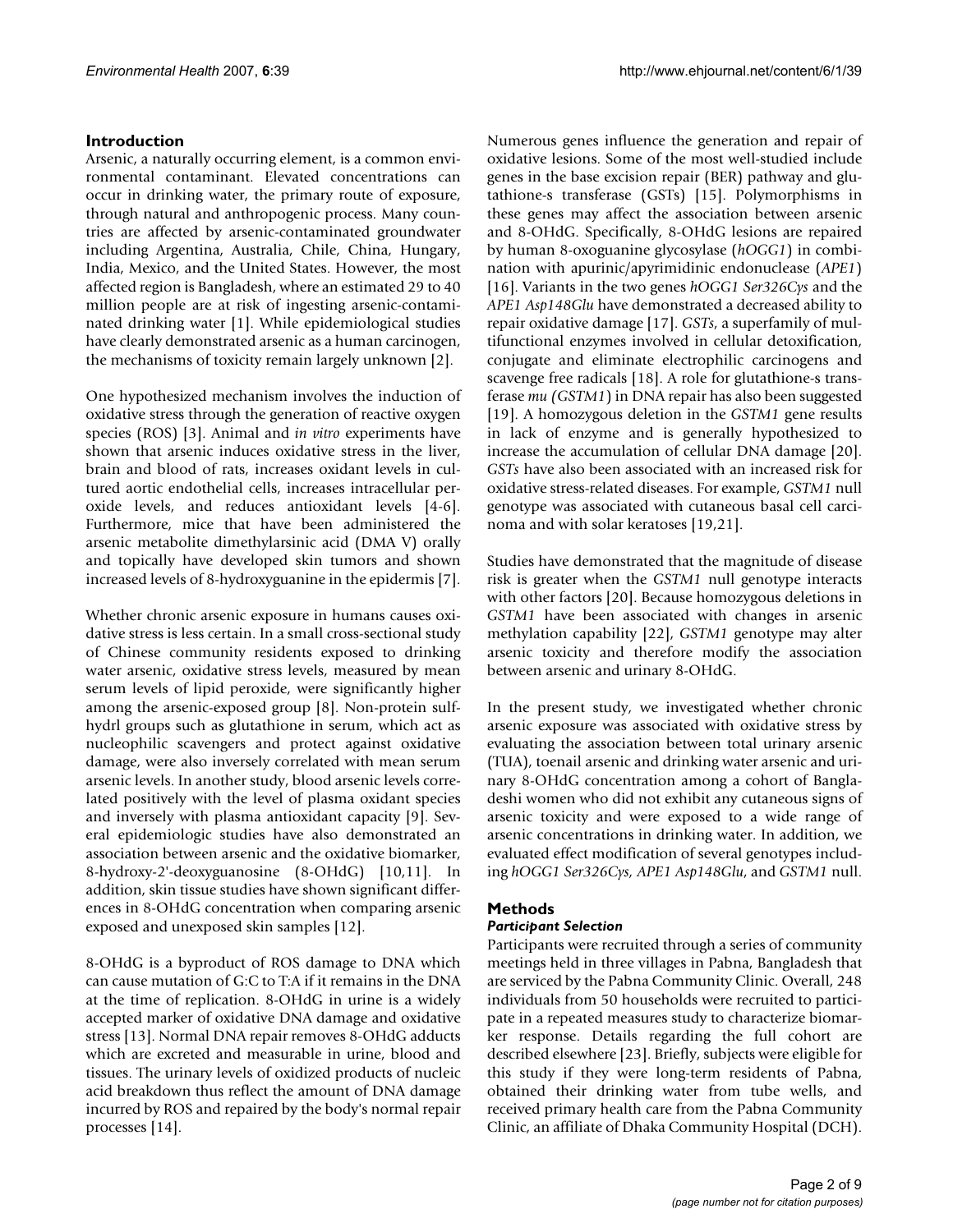During the initial visit, a behavioral and demographic questionnaire was administered and a blood sample collected. Researchers visited participants at their homes every three months to collect urine, toenail, and water samples.

For this study, the cohort was restricted to women who provided urine samples from April 15, 2003 to June 27, 2003. The cohort was restricted to women because they spent more time at home and thus may have a more consistent exposure profile. These restrictions yielded 97 women and 290 urine samples for analysis. All women provided three consecutive days of urine samples except one, who only provided two samples.

Institutional Review Boards at the Harvard School of Public Health and DCH approved the protocol for this study. Informed consent was obtained prior to participation.

# *Arsenic measurement*

First void urine samples were collected from participants and stored at -20°C until analysis. Multiple collections were used to reduce the effect of day-to-day variations in background levels of 8-OHdG. TUA was measured using high performance liquid chromatography-atomic absorption spectrophotometry (HPLC-HGAAS; HPLC model Waters 501, Waters Associates, Milford, MA, USA) as described by Hsueh *et al* [24]. This method quantifies arsenate (As V), arsenite (As III), monomethylarsonic acid (MMA), and dimethylarsenic acid (DMA). TUA was defined as the sum of As III, As V, MMA, and DMA. Detection limits for As III, As V, MMA, and DMA were 0.036, 0.055, 0.054, and 0.056 µg/L, respectively.

Drinking water concentrations from family tube wells were measured on each day of urine collection. Water samples were collected in acid-washed polyethylene containers and preserved with Reagent Grade  $HNO<sub>3</sub>$  (Merck, Germany) to a  $pH < 2$ . Total inorganic arsenic analysis was performed by Environmental Laboratory Services (North Syracuse, New York) following U.S. Environmental Protection Agency method 200.8. The limit of detection for this method is 1 µg As/l. Measurements that fell below the limit of detection were assigned a value of half the limit of detection for statistical analyses. PlasmaCAL multi-element QC standard #1 solution (SCP Science, Canada) was used to validate analysis.

Toenail clippings were collected from all toes and prepared as described by Chen *et al* [25]. Arsenic was analyzed using an inductively-coupled plasma mass spectrometer (ICP-MS Model 6100 DRC, Perkin-Elmer, Norwalk, CT). Standard reference material water (NIST 1643d Trace Elements in Water; National Institute of Standards and Technology, Gaithersburg, MD) and certified human hair reference material (CRM Hair; Shanghai Institute of Nuclear Research, Academia Sinica, China) were used to validate instrument performance and digestion method. The average percent recovery of NIST 1643 and CRM hair was 92.4% and 94.5%, respectively.

The reported inorganic arsenic concentrations were corrected for any detectable blank concentrations and for systemic error by normalizing the sample concentrations against the measured average daily NIST 1643 inorganic arsenic concentration [23]. This corrected value was used in all the statistical analyses.

# *8-OHdG measurement*

One milliliter of urine was shipped overnight on dry ice to Genox Laboratories (Baltimore, MD) for analysis. 8- OHdG was measured using an ELISA assay, a competitive immunoassay in which color intensity is inversely proportional to the concentration of 8-OHdG in the urine samples [26]. A pooled urine sample from several healthy adults was used as the in-house quality control. Triplicate measurements were performed on all samples, their values averaged, and any sample with a percent coefficient of variation (SD/mean expressed as a percentage; %CV) equal or greater than 20% was re-tested. The limit of detection for this method was 0.64 µg/l. Several methods are available for measurement of 8-OHdG, including ELISA, HPLC-ECD, LC/MS/MS and GC/MS. Although some evidence suggests the ELISA may be less sensitive and overestimate values compared to other methods, it is a readily available and easy assay which has demonstrated good correlation between 8-OHdG values measured by both HPLC-ECD and LC/MS/MS [27].

# *Creatinine measurement*

Creatinine was measured using the Sigma Diagnostics creatinine assay (Genox Laboratories) from the same sample used for 8-OHdG analysis. This assay measures creatinine by a kinetic modification of the Jaffe reaction [28].

# *Genotyping*

Multiplex polymerase chain reaction amplifications were performed from genomic DNA extracted from whole blood following the Puregene Protocol (Gentra Systems, Minnesota). Genotyping of the *GSTM1*deletion followed the protocol described by Liu *et al* [29]. The following primers were used: 5'-CGCCATCTTGTGCTACATT-GCCCG-3' and 5'-TCTGGATTGTAGCAGATCA-3'. The *hOGG1 Ser326Cys* (rs1052133) and *APE1 Asp148Glu* (rs3136820) polymorphisms were detected by the Taqman method using the ABI Prism 7900HT Sequence Detection System (Applied Biosystems, Foster City, CA). Primers for *hOGG1* and *APE1* were as follows: a) 5'-ACA-GACTCCACCCTCCTACAG-3', b) 5'-ACCCTTTCT-GCGCTTTGCT-3', c) 5'-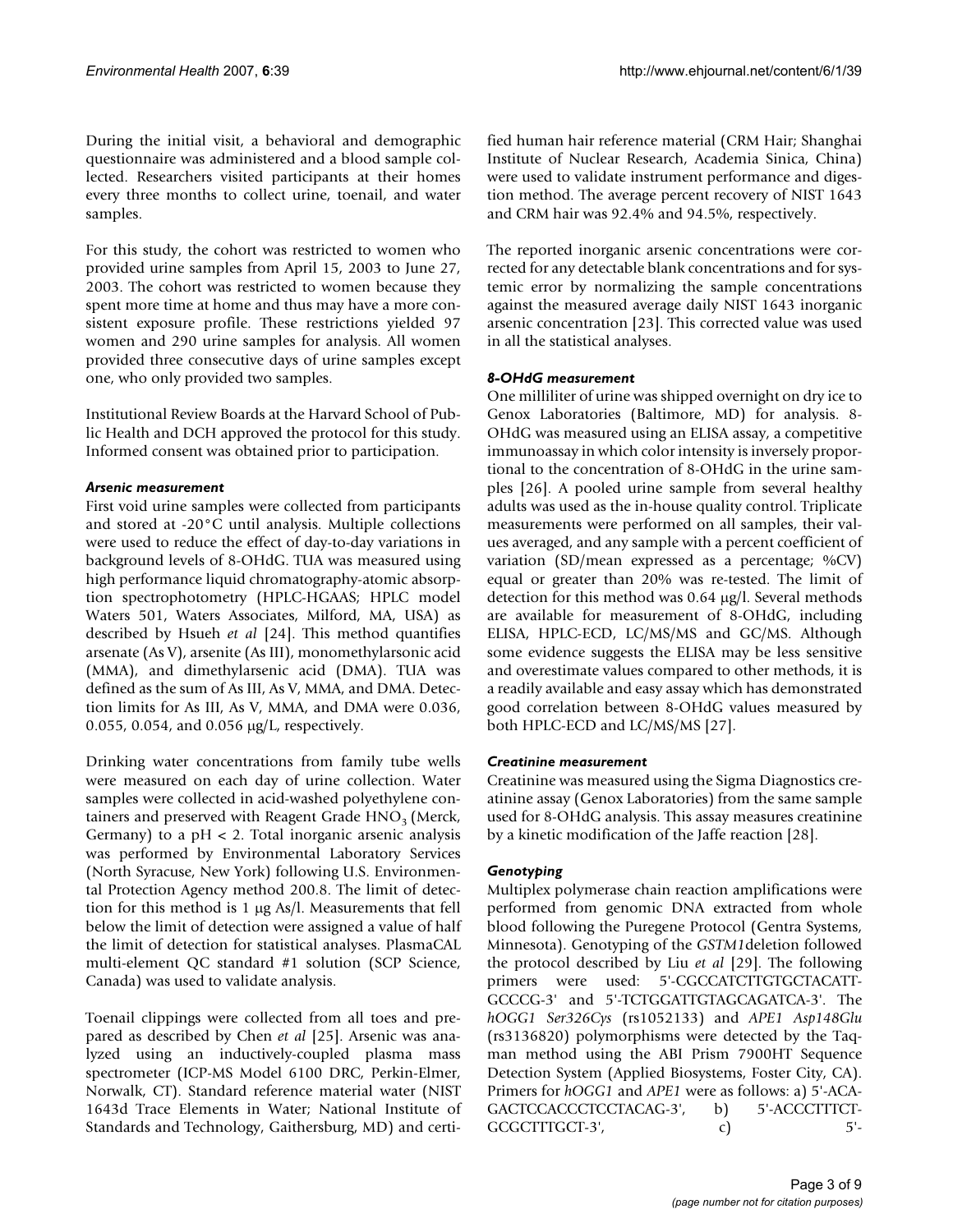GATTGCTTTCCCTTTTCTTATAGTTTTTTATGCT-3', and d) 5'-CACCCGGCCTTCCTGAT-3', respectively. Genotyping procedures were validated by randomly selecting 5% of the samples and subjecting them to repeat analysis. Two researchers independently reviewed all genotyping results and samples with unclear results were rerun until 100% concordance was achieved.

#### *Statistical analysis*

All analyses were conducted using Tobit regression (STATA, version 9.2, College Station, TX). This method was chosen because of its ability to validly account for leftcensored data since 25% of 8-OHdG values in our dataset were below the limit of detection [30]. Models included a random effect to account for the correlation between repeated urine measures. Arsenic, 8-OHdG and creatinine concentrations were strongly right skewed but appeared to be lognormal when transformed using a natural logarithm. TUA, toenail arsenic and drinking water arsenic concentrations were initially treated as continuous variables in all models, then categorized into quartiles to evaluate potential non-linear associations. Estimated betas and their corresponding 95% confidence intervals were computed for the parameters of interest according to the following model:

$$
\ln (8-OHdG_{ij}) = \alpha_{ij} + \beta_{As} \ln As_{ij} + \beta_G \text{Gene}_{ij} + \beta_Z Z_{ij} + b_j^{(2)} + e_{ij'}
$$

where  $\alpha_{ii}$  is a baseline intercept for the *i*<sup>th</sup> observation in the *j*<sup>th</sup> woman; As<sub>ij</sub> is arsenic in drinking water, toenails, or urine; Gene<sub>ij</sub> is a main effect for *GSTM1*, *APE1* or *hOGG1* genotype;  $Z_{ij}$  is a vector of covariates;  $b_j^{(2)}$  is a random person effect; and the β coefficients are the parameters to be estimated.

All models were adjusted for potential confounding by age, BMI, education, creatinine, betel nut chewing and the presence of at least one smoker in the household. Chewing tobacco, drinking tea, childhood tan level and childhood skin reaction to approximately two hours of sun exposure were initially evaluated for potential confounding but then dropped from subsequent models because none of these variables appreciably changed the effect estimates for arsenic. None of the women reported smoking cigarettes themselves so confounding by smoking was not relevant.

Lastly, effect modification of the association between arsenic and 8-OHdG by polymorphisms in *GSTM1, APE1*, and *hOGG1* was evaluated by including interaction terms in the model above. Heterozygous and homozygous variant genotypes were combined and compared to their corresponding common variants for all genes. Stratumspecific effect estimates and confidence intervals were calculated directly from models that included interaction terms. For the models in which arsenic was categorized into quartiles, Wald p-values were presented for specific quartile-gene interactions and likelihood ratio tests were performed to test whether the group of arsenic variables and the group of gene-arsenic interactions as a whole were associated with 8-OHdG levels.

# **Results**

Sociodemographic information for the 97 Bangladeshi women who provided 290 urine samples included in this analysis are provided in Table 1. The majority of women were married (82.5%) and had only a primary education level or lower (71.2%). None of the women reported smoking, although 51.6% reported having at least one smoker in the household and 28.9% reported chewing betel nuts. Prevalence of the variant genotypes was 4.2% for *APE1* glu/glu, 13.8% for *hOGG1* cys/cys, and 27.8% for *GSTM1* null. The median value of TUA was 22.6 (µg/ l), though a wide range  $(1.35 - 431.3 \text{ µg/l})$  was observed (Table 2). When urinary 8-OHdG samples were analyzed, 25% were below the limit of detection. The median 8- OHdG value was 3.25 µg/l (range 0.64 – 82.6 µg/l). 8- OHdG measurements from each woman exhibited a fair degree of variability. The average %CV was 55.1% with a range from 4.0 to 152.8%. The adjusted within-person correlation for daily measurements, calculated directly from the Tobit model in Table 3, was 0.47.

| Table 1: Sociodemographic and genetic characteristics of 97 |  |
|-------------------------------------------------------------|--|
| women from Pabna, Bangladesh                                |  |

|                          | %    | N              |
|--------------------------|------|----------------|
| Marital status           |      |                |
| Married                  | 82.5 | 80             |
| Married                  | 8.3  | 8              |
| Widowed                  | 9.3  | 9              |
| Education                |      |                |
| <b>Illiterate</b>        | 15.5 | 15             |
| Able to write            | 39.2 | 38             |
| Primary                  | 16.5 | 16             |
| Secondary                | 17.5 | 17             |
| Higher 2nd               | 9.3  | 9              |
| College/graduate         | 2.1  | $\overline{2}$ |
| Smokers in the household | 51.6 | 50             |
| Chew betel nuts          | 28.9 | 28             |
| hOGGI Ser326Cys          |      |                |
| Cys/cys                  | 13.8 | 13             |
| Cys/ser                  | 44.7 | 42             |
| Ser/ser                  | 41.5 | 39             |
| APE I Asp I 48Glu        |      |                |
| Glu/glu                  | 4.2  | 4              |
| Asp/glu                  | 32.6 | 31             |
| Asp/asp                  | 63.2 | 60             |
| <b>GSTM1</b>             |      |                |
| Null                     | 27.8 | 27             |
| Positive                 | 72.2 | 70             |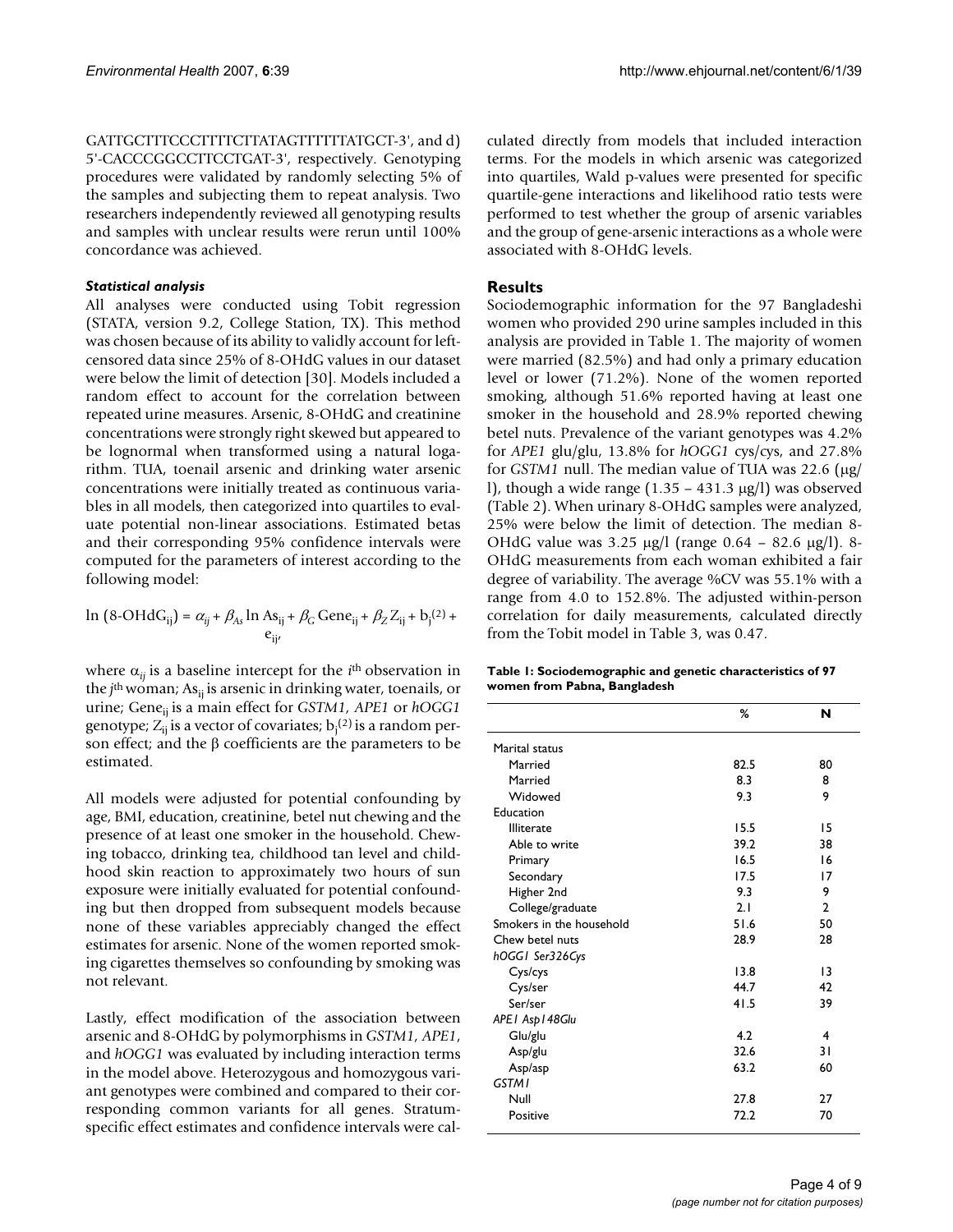**Table 2: Exposure distributions and physical characteristics of 97 women from Pabna, Bangladesh**

|                                           | mean            | <b>SD</b> | median | range          |
|-------------------------------------------|-----------------|-----------|--------|----------------|
| urinary measures                          |                 |           |        |                |
| Total urinary arsenic (µg/l) <sup>†</sup> | 39.5            | 53 1      | 22 G   | $1.35 - 431.3$ |
| $8$ -OHdG $(\mu$ g/l $)*$                 | 6.1             | 9.0       | 33     | $0.64 - 82.6$  |
| Creatinine (mg/dl) <sup>†</sup>           | 48.3            | 33.9      | 39.4   | $4.3 - 230.5$  |
| toenail measure                           |                 |           |        |                |
| Toenail arsenic (ug/g)                    | $\mathsf{I}$ .4 | 1.5       | 0.8    | $0.22 - 10.16$ |
| drinking water measure                    |                 |           |        |                |
| Water arsenic (µg/l)                      | 64.7            | 115.9     | 1.46   | $0.5 - 591$    |
| physical characteristics                  |                 |           |        |                |
| Age                                       | 34.8            | 12.9      | 330    | $17 - 70$      |
| <b>BMI</b>                                | 213             | 36        | 214    | $12.9 - 30.3$  |

\*25% of 8-OHdG values were below the LOD.

†repeated measurements for each woman were included separately for a total of 290 values

Arsenic variables were log-transformed and treated as continuous variables and also categorized into quartiles to evaluate non-linear associations. In models adjusting for potential confounders, no associations between 8-OHdG and any of the arsenic variables were observed regardless of how the variables were parameterized (Table 3). A consistent negative main effect for APE1 genotype was observed across water, toenail and urinary arsenic models, although it was only statistically significant for toenail arsenic (Table 3). For example, in the model evaluating toenail arsenic concentration, APE1 148 glu/glu + asp/glu genotype was associated with a decrease in logged 8- OHdG of 0.40 (95%CI -0.73, -0.07) compared to APE1 148 asp/asp. Creatinine, betel nut chewing, presence of environmental tobacco smoke in the home, and education were also predictive of 8-OHdG levels.

Interactions between genotypes and 8-OHdG were assessed and an interaction observed for *GSTM1*, but not for *APE1* or *hOGG1*. TUA was positively associated with 8- OHdG in women with the *GSTM1* null genotype, but not in women with *GSTM1* positive (Table 4). Among women with *GSTM1* null, a comparison of the second, third, and fourth quartiles of TUA to the first quartile resulted in a 0.84 increase (95% CI 0.27, 1.42), a 0.98 increase (95% CI 0.33, 1.66) and a 0.85 increase (95% CI 0.27, 1.44) in logged 8-OHdG, respectively. These results suggest a plateau effect for arsenic on 8-OHdG. A likelihood ratio test evaluating the significance of the *GSTM1* interaction terms as a group yielded a p-value of 0.007. A model in which TUA was dichotomized at the median yielded similar results (data not shown). The same interaction was not evident in models which used toenail or drinking water arsenic instead of TUA.

#### **Discussion**

This study observed a positive association between total urinary arsenic and 8-OHdG, a biomarker of oxidative stress, among healthy women possessing the *GSTM1* null genotype but not among women with the *GSTM1* positive genotype. In addition, a negative main effect for *APE1* genotype was observed. The *APE1* variant allele was associated with a decrease in 8-OHdG which is consistent with observations that polymorphisms in the *APE1* gene confer a decreased ability to repair oxidative damage [17].

Several epidemiologic studies have demonstrated an association between arsenic exposure and 8-OHdG [10,11]. Arsenic-related skin tumors taken from individuals currently living in arsenic-endemic areas also showed differ-

**Table 3: Main effects\* of arsenic and covariates on logged urinary 8-OHdG (**µ**g/l) (N = 290)**

|                         | Urine     |                  |           | <b>Drinking water</b> | Toenail   |                  |
|-------------------------|-----------|------------------|-----------|-----------------------|-----------|------------------|
| Variable                | β         | 95% CI           | β         | 95% CI                | β         | 95% CI           |
| Arsenic quartile        |           |                  |           |                       |           |                  |
| l st                    | reference |                  | reference |                       | reference |                  |
| 2 <sub>nd</sub>         | 0.16      | $(-0.15, 0.46)$  | 0.02      | $(-0.30, 0.34)$       | $-0.16$   | (-0.63, 0.304)   |
| 3rd                     | 0.22      | $(-0.12, 0.55)$  | 0.22      | $(-0.11, 0.55)$       | $-0.32$   | (-0.773, 0.13)   |
| 4th                     | 0.17      | $(-0.21, 0.56)$  | $-0.16$   | $(-0.55, 0.23)$       | $-0.33$   | $(-0.78, 0.12)$  |
| Logged creatinine       | 2.18      | (1.96, 2.40)     | 2.23      | (2.05, 2.42)          | 2.24      | (2.06, 2.42)     |
| <b>BMI</b>              | $-0.01$   | (-0.06, 0.03)    | $-0.01$   | $(-0.05, 0.03)$       | $-0.01$   | $(-0.05, 0.03)$  |
| Age                     | 0.01      | (0.00, 0.03)     | 0.02      | (0.00, 0.03)          | 0.01      | (0.00, 0.02)     |
| Chews betelnuts         | $-0.40$   | (-0.78, -0.03)   | $-0.46$   | (-0.84, -0.09)        | $-0.41$   | $(-0.78, -0.04)$ |
| $ETS†$ in the home      | $-0.47$   | (-0.79, -0.16)   | $-0.36$   | (-0.69,-0.03)         | $-0.43$   | $(-0.75, -0.10)$ |
| Education <sup>††</sup> | $-0.72$   | $(-1.10, -0.34)$ | $-0.70$   | $(-1.08, -0.32)$      | $-0.72$   | $(-1.11, -0.33)$ |
| <b>GSTM1</b>            | $-0.02$   | (-0.37, 0.33)    | 0.06      | $(-0.30, 0.41)$       | $-0.01$   | $(-0.36, 0.34)$  |
| hOGGI                   | $-0.03$   | $(-0.34, 0.28)$  | $-0.01$   | $(-0.32, 0.29)$       | $-0.06$   | $(-0.37, 0.24)$  |
| APE <sub>I</sub>        | $-0.28$   | $(-0.60, 0.04)$  | $-0.28$   | $(-0.59, 0.03)$       | $-0.40$   | $(-0.73, -0.07)$ |

\*Main effects are from three random effects Tobit models.

†ETS is environmental tobacco smoke.

††Education compared secondary or higher to primary or less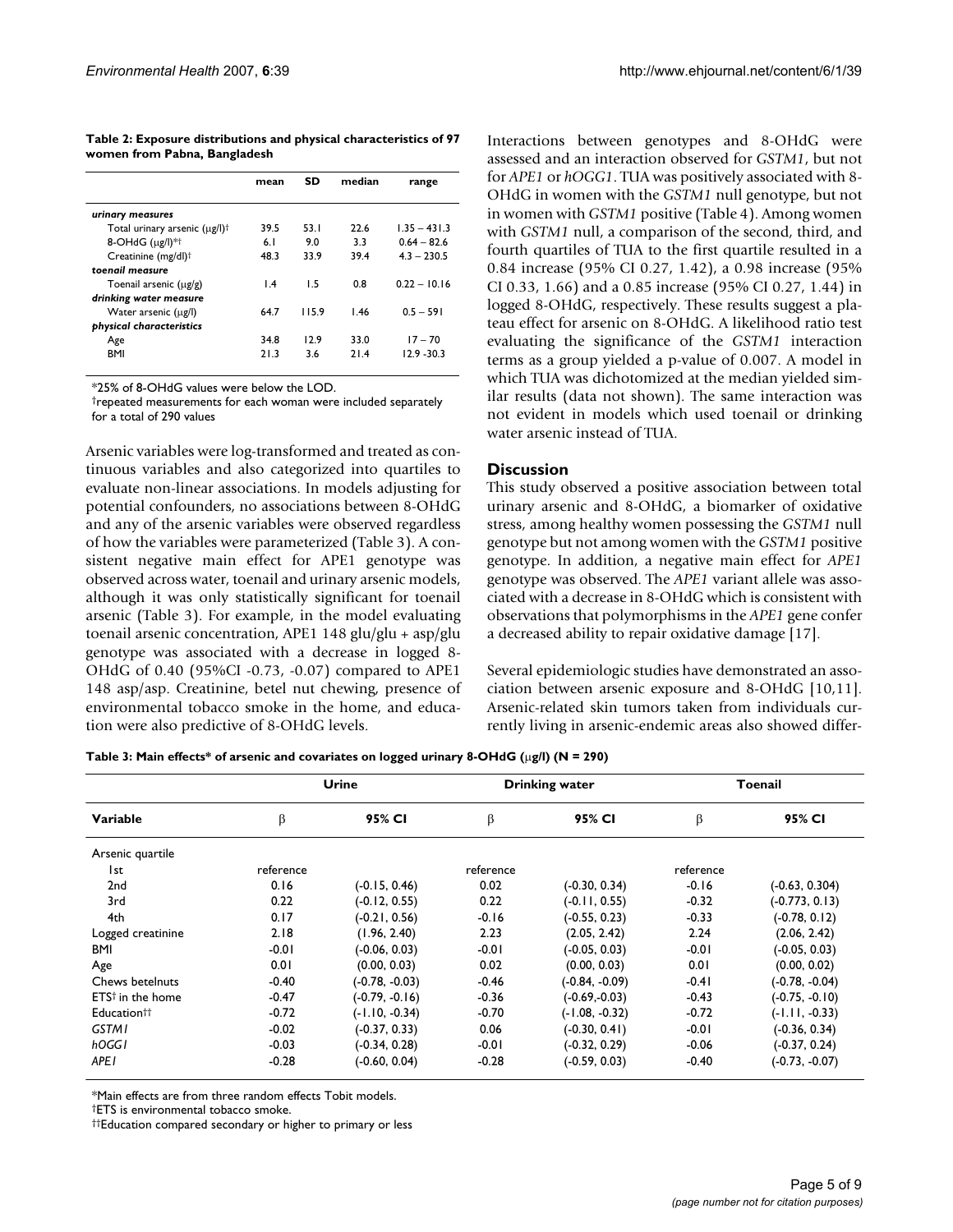|                                        | <b>GSTMI</b> positive |                 | <b>GSTMI</b> null |                 | Wald p-value <sup>†</sup> | <b>LRT</b> p-value <sup>††</sup> |
|----------------------------------------|-----------------------|-----------------|-------------------|-----------------|---------------------------|----------------------------------|
| Model*                                 | β                     | 95% CI          | β                 | 95% CI          |                           |                                  |
| Total urinary arsenic quartile (µg/l)  |                       |                 |                   |                 |                           | 0.007                            |
| $1.35 - 13.3$                          | reference             |                 | reference         |                 |                           |                                  |
| $>13.3 - 22.6$                         | $-0.12$               | $(-0.46, 0.22)$ | 0.84              | (0.27, 1.42)    | 0.004                     |                                  |
| $>22.6 - 47.9$                         | $-0.06$               | $(-0.43, 0.31)$ | 0.98              | (0.33, 1.66)    | 0.005                     |                                  |
| $>47.9 - 431.3$                        | $-0.15$               | $(-0.60, 0.30)$ | 0.85              | (0.27, 1.44)    | 0.004                     |                                  |
| Drinking water arsenic quartile (µg/l) |                       |                 |                   |                 |                           | 0.69                             |
| 0.5                                    | reference             |                 | reference         |                 |                           |                                  |
| $>0.50 - 1.5$                          | $-0.05$               | $(-0.42, 0.31)$ | 0.26              | $(-0.41, 0.93)$ | 0.43                      |                                  |
| $>1.5 - 81.7$                          | 0.29                  | $(-0.11, 0.69)$ | 0.15              | $(-0.46, 0.75)$ | 0.69                      |                                  |
| $>81.7 - 591$                          | $-0.21$               | $(-0.66, 0.24)$ | 0.002             | $(-0.74, 0.75)$ | 0.63                      |                                  |
| Toenail arsenic quartile $(\mu g/g)$   |                       |                 |                   |                 |                           | 0.69                             |
| $0.2 - 0.6$                            | reference             |                 | reference         |                 |                           |                                  |
| $>0.6 - 0.8$                           | $-0.19$               | $(-0.71, 0.33)$ | $-0.09$           | $(-0.93, 0.75)$ | 0.83                      |                                  |
| $>0.8 - 1.6$                           | $-0.36$               | $(-0.87, 0.14)$ | $-0.22$           | $(-1.06, 0.63)$ | 0.77                      |                                  |
| $>1.6 - 10.2$                          | $-0.49$               | $(-1.00, 0.03)$ | 0.05              | $(-0.76, 0.87)$ | 0.26                      |                                  |

#### **Table 4: The effect of quartiles of arsenic on logged urinary 8-OHdG (**µ**g/l) by** *GSTM1* **genotype (N = 290)**

\*Main effects are from three random effects Tobit models adjusted for logged creatinine, BMI, age, betelnut chewing, environmental tobacco smoke, and education (secondary or higher vs primary or less), and *hOGG1* and *APE1* genotypes.

† significance test for individual interaction terms.

†† significance test for the entire group of arsenic quartile by gene interactions

ences in 8-OHdG concentration compared to tumors from unexposed individuals [12]. Similarly, exposure of human keratinocytes to arsenite caused formation of superoxide anion, hydrogen peroxide, and 8-OHdG in a concentration- and time-dependent manner [31].

The positive association between arsenic exposure and 8- OHdG in *GSTM1* null individuals provides evidence that there may be genetically susceptible subpopulations. *GSTM1* mediates the generation of oxidative stress [32], can scavenge free radicals [18], and can also affect arsenic metabolism [22]. Women with the null genotype excreted a significantly higher proportion of arsenic as MMA than women with the positive genotype [33]. Increased percentage of MMA has been associated with increased risk of several arsenic-related diseases [34]. Therefore, lack of a functional *GSTM1* enzyme may alter arsenic metabolism in favor of production of 8-OHdG.

Further evidence exists for interactions involving *GSTM1* and oxidative stress for other environmental exposures. Bikers exposed to high ozone levels and smokers have shown positive associations with 8-OHdG DNA adduct levels only among individuals with the *GSTM1* null genotype [35,36]. Individuals with *GSTM1* null genotype also have an increased cancer risk for skin type I and basal cell carcinoma [19] and for smoking and lung cancer [20].

In this study, a positive association was observed only when TUA was used as the exposure metric and not for drinking water arsenic and toenail arsenic. This discrepancy may reflect differences in exposure misclassification.

Toenail arsenic reflects an accumulation of historical arsenic exposure over relatively long periods of time [23]. Thus, arsenic deposited in the toenail 3–9 months prior to urinary 8-OHdG collection may not reflect the exposure relevant for urinary 8-OHdG excretion. Similarly, drinking water arsenic measurements represent a single point source of arsenic use but may not reflect total arsenic dose in the body from all routes of exposure. However, TUA measured in the same urine sample as 8-OHdG reflects recent arsenic exposure at a point in time much more relevant to the generation of the measured 8-OHdG, making it a more appropriate biomarker of exposure.

There did not appear to be a linear dose response relationship between 8-OHdG and TUA. Instead, 8-OHdG seemed to plateau at relatively low levels of urinary arsenic. However, this is a highly exposed population and it is possible that the range of arsenic exposures was insufficient to capture a linear dose response between urinary arsenic and urinary 8-OHdG before repair pathways became saturated. It is also possible that the high arsenic exposure led to an up-regulation in oxidative stress repair. Either explanation would account for the observed plateau in urinary 8-OHdG. Furthermore, it is also plausible that in the absence of *GSTM1* enzyme alternate pathways repair oxidative damage generated from arsenic exposure.

Several limitations to the present study are worth mentioning. The sample size was relatively small, and yet the study was sufficiently powered to detect an interaction between 8-OHdG level and *GSTM1* genotype. The failure to detect an association among women with *GSTM1* pos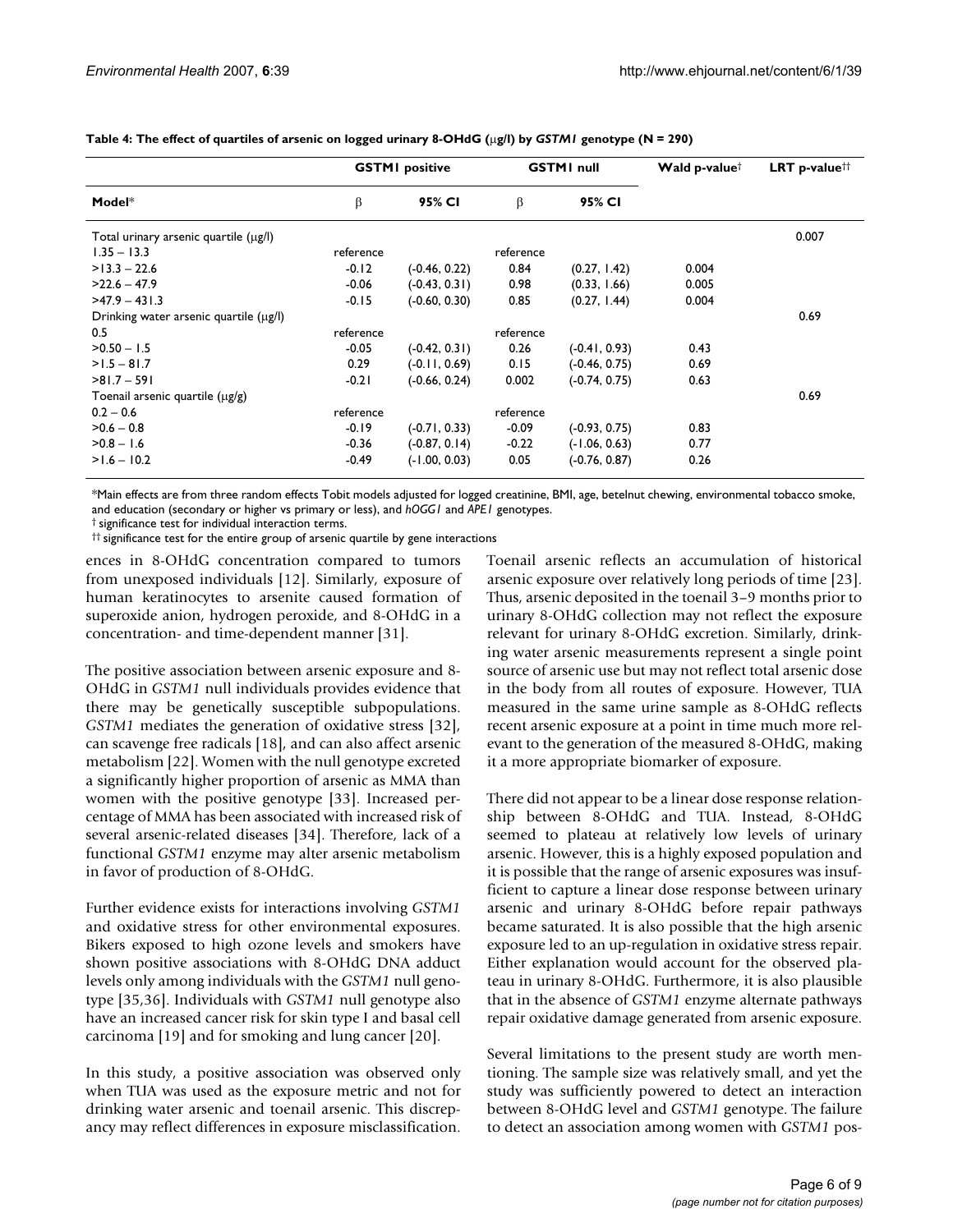itive genotype was not due to insufficient statistical power since this group of women was the larger stratum. Rather, it suggested that exposure to arsenic was required to reveal a different oxidative stress response between women who had the *GSTM1* positive genotype that codes for the production of glutathione s-transferase mu and women who had the *GSTM1* null genotype and cannot produce glutathione s-transferase mu.

Also, urinary 8-OHdG reflects oxidative DNA damage that occurs throughout the body that is corrected by DNA repair mechanisms before being excreted in urine. Thus, the effects observed in this study may reflect changes in generation of oxidative damage or changes in repair of oxidative damage or some combination of both. Furthermore, urinary 8-OHdG is a stable biomarker that is easy to measure [37] but it is not a very specific biomarker. 8- OHdG exhibits a large degree of intra-individual variability indicating a large endogenous variation of oxidative DNA damage [37,38]. In our study, the average %CV was 55.1% with a range from 4.0 to 152.8%, which was consistent with previously published work [37,38]. By using three urine samples collected on consecutive days for each woman, we were able to reduce individual variability and estimate a more precise value of an individual's base level of 8-OHdG.

In all models, creatinine was significantly associated with 8-OHdG. Creatinine is often used to adjust urinary markers for variations in urine volume or dilution by dividing the biomarker value by the creatinine value [37]. Instead, we adjusted for creatinine by including it as a log-transformed independent predictor in accordance with recent studies suggesting this is a better modeling technique, particularly when evaluating chemicals involved in one-carbon metabolism [39].

We also cannot rule out the possibility of residual confounding by sun exposure. UV exposure is a potent oxidant that can generate DNA damage that needs to be repaired. It has been implicated as a co-carcinogen with arsenic on the development of skin lesions [40]. We attempted to control for measures of sun exposure by evaluating two variables in our dataset: childhood tan level and childhood skin reaction to two hours of sun exposure. Neither of these variables appreciably changed our results; however, these variables provided only crude measurements of skin type.

# **Conclusion**

We observed a novel interaction between arsenic and *GSTM1* genotype in association with urinary 8-OHdG in a population of healthy women. Urinary 8-OHdG concentration increased in response to increasing quartiles of total urinary arsenic only among women with the *GSTM1*

null genotype. These results suggest individuals that lack a functional *GSTM1* enzyme can not detoxify arsenic well, resulting in an increase in oxidative stress. In addition, *APE1* 148Glu allele was associated with a decrease in 8- OHdG, suggesting the polymorphism affects repair of this adduct. These results contribute to a growing body of evidence that arsenic is associated with oxidative stress and repair of oxidative damage. The data also suggest it is increasingly important to consider genetically susceptible populations, as variation in genetic pathways involved in oxidative stress and arsenic toxicity may explain some of the heterogeneity in research results across studies.

# **Abbreviations**

8-OHdG: Urinary 8-hydroxy-2'-deoxyguanosine;

ROS: reactive oxygen species;

DMA V: Dimethylarsinic acid;

*GSTs:* Glutathione-s transferase;

*hOGG1:* Human 8-oxoguanine glycosylase;

*APE1*: Apurinic/apyrimidinic endonuclease;

TUA: Total urinary arsenic;

DCH: Dhaka Community Hospital;

HPLC-HGAAS: High performance liquid chromatography-atomic absorption spectrophotometry;

As V: Arsenate;

As III: Arsenite;

MMA: Monomethylarsonic acid;

DMA: Dimethylarsenic acid;

ICP-MS: Inductively-coupled plasma mass spectrometer.

# **Competing interests**

Dr. Christiani was a paid scientific advisor for Gentra Systems. The authors have no association with Genox or Environmental Laboratory Services other than as a purchaser of services for analysis of samples.

# **Authors' contributions**

CB performed statistical analyses and drafted the paper. MK participated in arsenic measurement, sample quality control, and manuscript revision. PC and EH provided statistical and analytic help and guidance. QQ and MR participated in the study design and coordination of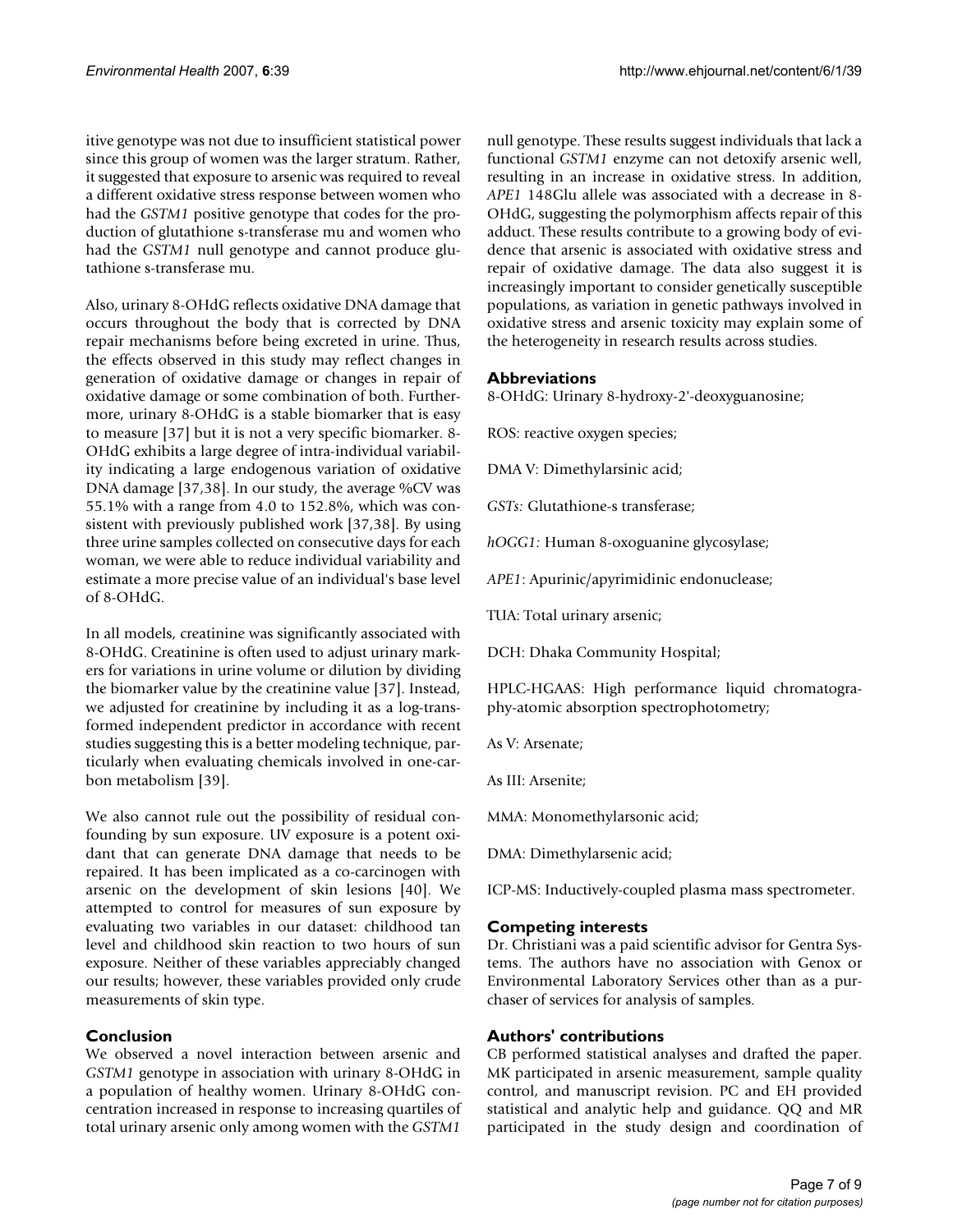remote field operations in Bangladesh. GM organized data collection procedures, managed daily operations of field team, and processed biological samples. DC conceived of the study, participated in its design and coordination, and helped to draft the manuscript. All authors read and approved the final manuscript.

### **Acknowledgements**

The authors thank our colleagues, technicians, laboratory, and administrative staff at Dhaka Community Hospital and the Pabna Community Clinic in Bangladesh as well as services provided by Genox and Environmental Laborotory Services. We also acknowledge the academic assistance of Tom Smith and the technical expertise of Janna Frelich, Lia Shimada, Li Su, Meredith Jones, and Chrissy Dobson.

This publication was made possible by NIH grants T32 ES07069, ES011622, ES05947, and ES00002. Its contents are solely the responsibility of the authors and do not necessarily represent the official views of the NIH.

#### **References**

- 1. Alam MG, Allinson G, Stagnitti F, Tanaka A, Westbrooke M: **[Arsenic](http://www.ncbi.nlm.nih.gov/entrez/query.fcgi?cmd=Retrieve&db=PubMed&dopt=Abstract&list_uids=12396524) [contamination in Bangladesh groundwater: a major environ](http://www.ncbi.nlm.nih.gov/entrez/query.fcgi?cmd=Retrieve&db=PubMed&dopt=Abstract&list_uids=12396524)[mental and social disaster.](http://www.ncbi.nlm.nih.gov/entrez/query.fcgi?cmd=Retrieve&db=PubMed&dopt=Abstract&list_uids=12396524)** *Int J Environ Health Res* 2002, **12:**235-253.
- 2. Huang C, Ke Q, Costa M, Shi X: **[Molecular mechanisms of](http://www.ncbi.nlm.nih.gov/entrez/query.fcgi?cmd=Retrieve&db=PubMed&dopt=Abstract&list_uids=14971646) [arsenic carcinogenesis.](http://www.ncbi.nlm.nih.gov/entrez/query.fcgi?cmd=Retrieve&db=PubMed&dopt=Abstract&list_uids=14971646)** *Mol Cell Biochem* 2004, **255:**57-66.
- 3. Shi H, Shi X, Liu KJ: **[Oxidative mechanism of arsenic toxicity](http://www.ncbi.nlm.nih.gov/entrez/query.fcgi?cmd=Retrieve&db=PubMed&dopt=Abstract&list_uids=14971647) [and carcinogenesis.](http://www.ncbi.nlm.nih.gov/entrez/query.fcgi?cmd=Retrieve&db=PubMed&dopt=Abstract&list_uids=14971647)** *Mol Cell Biochem* 2004, **255:**67-78.
- 4. Flora SJ: **[Arsenic-induced oxidative stress and its reversibility](http://www.ncbi.nlm.nih.gov/entrez/query.fcgi?cmd=Retrieve&db=PubMed&dopt=Abstract&list_uids=10561806) [following combined administration of N-acetylcysteine and](http://www.ncbi.nlm.nih.gov/entrez/query.fcgi?cmd=Retrieve&db=PubMed&dopt=Abstract&list_uids=10561806) [meso 2,3-dimercaptosuccinic acid in rats.](http://www.ncbi.nlm.nih.gov/entrez/query.fcgi?cmd=Retrieve&db=PubMed&dopt=Abstract&list_uids=10561806)** *Clin Exp Pharmacol Physiol* 1999, **26:**865-869.
- 5. Barchowsky A, Dudek EJ, Treadwell MD, Wetterhahn KE: **[Arsenic](http://www.ncbi.nlm.nih.gov/entrez/query.fcgi?cmd=Retrieve&db=PubMed&dopt=Abstract&list_uids=8902524) [induces oxidant stress and NF-kappa B activation in cultured](http://www.ncbi.nlm.nih.gov/entrez/query.fcgi?cmd=Retrieve&db=PubMed&dopt=Abstract&list_uids=8902524) [aortic endothelial cells.](http://www.ncbi.nlm.nih.gov/entrez/query.fcgi?cmd=Retrieve&db=PubMed&dopt=Abstract&list_uids=8902524)** *Free Radic Biol Med* 1996, **21:**783-790.
- Ramos O, Carrizales L, Yanez L, Mejia J, Batres L, Ortiz D, Diaz-Barriga F: **[Arsenic increased lipid peroxidation in rat tissues by a](http://www.ncbi.nlm.nih.gov/entrez/query.fcgi?cmd=Retrieve&db=PubMed&dopt=Abstract&list_uids=7621808) [mechanism independent of glutathione levels.](http://www.ncbi.nlm.nih.gov/entrez/query.fcgi?cmd=Retrieve&db=PubMed&dopt=Abstract&list_uids=7621808)** *Environ Health Perspect* 1995, **103:**85-88.
- 7. Mizoi M, Takabayashi F, Nakano M, An Y, Sagesaka Y, Kato K, Okada S, Yamanaka K: **[The role of trivalent dimethylated arsenic in](http://www.ncbi.nlm.nih.gov/entrez/query.fcgi?cmd=Retrieve&db=PubMed&dopt=Abstract&list_uids=16039397) dimethylarsinic acid-promoted skin and lung tumorigenesis [in mice: tumor-promoting action through the induction of](http://www.ncbi.nlm.nih.gov/entrez/query.fcgi?cmd=Retrieve&db=PubMed&dopt=Abstract&list_uids=16039397) [oxidative stress.](http://www.ncbi.nlm.nih.gov/entrez/query.fcgi?cmd=Retrieve&db=PubMed&dopt=Abstract&list_uids=16039397)** *Toxicol Lett* 2005, **158:**87-94.
- 8. Pi J, Yamauchi H, Kumagai Y, Sun G, Yoshida T, Aikawa H, Hopenhayn-Rich C, Shimojo N: **[Evidence for induction of oxidative](http://www.ncbi.nlm.nih.gov/entrez/query.fcgi?cmd=Retrieve&db=PubMed&dopt=Abstract&list_uids=11940449) [stress caused by chronic exposure of Chinese residents to](http://www.ncbi.nlm.nih.gov/entrez/query.fcgi?cmd=Retrieve&db=PubMed&dopt=Abstract&list_uids=11940449) [arsenic contained in drinking water.](http://www.ncbi.nlm.nih.gov/entrez/query.fcgi?cmd=Retrieve&db=PubMed&dopt=Abstract&list_uids=11940449)** *Environ Health Perspect* 2002, **110:**331-336.
- 9. Wu MM, Chiou HY, Wang TW, Hsueh YM, Wang IH, Chen CJ, Lee TC: **[Association of blood arsenic levels with increased reac](http://www.ncbi.nlm.nih.gov/entrez/query.fcgi?cmd=Retrieve&db=PubMed&dopt=Abstract&list_uids=11675266)[tive oxidants and decreased antioxidant capacity in a human](http://www.ncbi.nlm.nih.gov/entrez/query.fcgi?cmd=Retrieve&db=PubMed&dopt=Abstract&list_uids=11675266) [population of northeastern Taiwan.](http://www.ncbi.nlm.nih.gov/entrez/query.fcgi?cmd=Retrieve&db=PubMed&dopt=Abstract&list_uids=11675266)** *Environ Health Perspect* 2001, **109:**1011-1017.
- 10. Fujino Y, Guo X, Liu J, Matthews IP, Shirane K, Wu K, Kasai H, Miyatake M, Tanabe K, Kusuda T, Yoshimura T: **Chronic arsenic exposure and urinary 8-Hydroxy-2'-deoxyguanosine in an arsenicaffected area in Inner Mongolia, China.** *J Expo Anal Environ Epidemiol* 2004, **15(2):**147-152.
- 11. Hu CW, Pan CH, Huang YL, Wu MT, Chang LW, Wang CJ, Chao MR: **Effects of arsenic exposure among semiconductor workers: [a cautionary note on urinary 8-oxo-7,8-dihydro-2'-deoxygua](http://www.ncbi.nlm.nih.gov/entrez/query.fcgi?cmd=Retrieve&db=PubMed&dopt=Abstract&list_uids=16545696)[nosine.](http://www.ncbi.nlm.nih.gov/entrez/query.fcgi?cmd=Retrieve&db=PubMed&dopt=Abstract&list_uids=16545696)** *Free Radic Biol Med* 2006, **40:**1273-1278.
- 12. An Y, Gao Z, Wang Z, Yang S, Liang J, Feng Y, Kato K, Nakano M, Okada S, Yamanaka K: **[Immunohistochemical analysis of oxida](http://www.ncbi.nlm.nih.gov/entrez/query.fcgi?cmd=Retrieve&db=PubMed&dopt=Abstract&list_uids=15331169)[tive DNA damage in arsenic-related human skin samples](http://www.ncbi.nlm.nih.gov/entrez/query.fcgi?cmd=Retrieve&db=PubMed&dopt=Abstract&list_uids=15331169) [from arsenic-contaminated area of China.](http://www.ncbi.nlm.nih.gov/entrez/query.fcgi?cmd=Retrieve&db=PubMed&dopt=Abstract&list_uids=15331169)** *Cancer Lett* 2004, **214:**11-18.
- 13. Shibutani S, Takeshita M, Grollman AP: **[Insertion of specific bases](http://www.ncbi.nlm.nih.gov/entrez/query.fcgi?cmd=Retrieve&db=PubMed&dopt=Abstract&list_uids=1992344) [during DNA synthesis past the oxidation-damaged base 8](http://www.ncbi.nlm.nih.gov/entrez/query.fcgi?cmd=Retrieve&db=PubMed&dopt=Abstract&list_uids=1992344) [oxodG.](http://www.ncbi.nlm.nih.gov/entrez/query.fcgi?cmd=Retrieve&db=PubMed&dopt=Abstract&list_uids=1992344)** *Nature* 1991, **349:**431-434.
- 14. Collins AR, Duthie SJ, Fillion L, Gedik CM, Vaughan N, Wood SG: **[Oxidative DNA damage in human cells: the influence of anti](http://www.ncbi.nlm.nih.gov/entrez/query.fcgi?cmd=Retrieve&db=PubMed&dopt=Abstract&list_uids=9056893)[oxidants and DNA repair.](http://www.ncbi.nlm.nih.gov/entrez/query.fcgi?cmd=Retrieve&db=PubMed&dopt=Abstract&list_uids=9056893)** *Biochem Soc Trans* 1997, **25:**326-331.
- 15. Cooke MS, Evans MD, Dove R, Rozalski R, Gackowski D, Siomek A, Lunec J, Olinski R: **[DNA repair is responsible for the presence](http://www.ncbi.nlm.nih.gov/entrez/query.fcgi?cmd=Retrieve&db=PubMed&dopt=Abstract&list_uids=15914207) [of oxidatively damaged DNA lesions in urine.](http://www.ncbi.nlm.nih.gov/entrez/query.fcgi?cmd=Retrieve&db=PubMed&dopt=Abstract&list_uids=15914207)** *Mutat Res* 2005, **574:**58-66.
- 16. Lunec J, Holloway KA, Cooke MS, Faux S, Griffiths HR, Evans MD: **[Urinary 8-oxo-2'-deoxyguanosine: redox regulation of DNA](http://www.ncbi.nlm.nih.gov/entrez/query.fcgi?cmd=Retrieve&db=PubMed&dopt=Abstract&list_uids=12361799) [repair in vivo?](http://www.ncbi.nlm.nih.gov/entrez/query.fcgi?cmd=Retrieve&db=PubMed&dopt=Abstract&list_uids=12361799)** *Free Radic Biol Med* 2002, **33:**875-885.
- 17. Vodicka P, Stetina R, Polakova V, Tulupova E, Naccarati A, Vodickova L, Kumar R, Hanova M, Pardini B, Slyskova J, Musak L, De Palma G, Soucek P, Hemminki K: **[Association of DNA repair polymor](http://www.ncbi.nlm.nih.gov/entrez/query.fcgi?cmd=Retrieve&db=PubMed&dopt=Abstract&list_uids=17028303)[phisms with DNA repair functional outcomes in healthy](http://www.ncbi.nlm.nih.gov/entrez/query.fcgi?cmd=Retrieve&db=PubMed&dopt=Abstract&list_uids=17028303) [human subjects.](http://www.ncbi.nlm.nih.gov/entrez/query.fcgi?cmd=Retrieve&db=PubMed&dopt=Abstract&list_uids=17028303)** *Carcinogenesis* 2006, **28:**657-664.
- 18. Parl FF: **[Glutathione S-transferase genotypes and cancer risk.](http://www.ncbi.nlm.nih.gov/entrez/query.fcgi?cmd=Retrieve&db=PubMed&dopt=Abstract&list_uids=15808397)** *Cancer Lett* 2005, **221:**123-129.
- 19. Lear JT, Smith AG, Strange RC, Fryer AA: **[Detoxifying enzyme](http://www.ncbi.nlm.nih.gov/entrez/query.fcgi?cmd=Retrieve&db=PubMed&dopt=Abstract&list_uids=10651688) [genotypes and susceptibility to cutaneous malignancy.](http://www.ncbi.nlm.nih.gov/entrez/query.fcgi?cmd=Retrieve&db=PubMed&dopt=Abstract&list_uids=10651688)** *Br J Dermatol* 2000, **142:**8-15.
- 20. Rebbeck TR: **[Molecular epidemiology of the human glutath](http://www.ncbi.nlm.nih.gov/entrez/query.fcgi?cmd=Retrieve&db=PubMed&dopt=Abstract&list_uids=9298582)[ione S-transferase genotypes GSTM1 and GSTT1 in cancer](http://www.ncbi.nlm.nih.gov/entrez/query.fcgi?cmd=Retrieve&db=PubMed&dopt=Abstract&list_uids=9298582) [susceptibility.](http://www.ncbi.nlm.nih.gov/entrez/query.fcgi?cmd=Retrieve&db=PubMed&dopt=Abstract&list_uids=9298582)** *Cancer Epidemiol Biomarkers Prev* 1997, **6:**733-743.
- 21. Carless MA, Lea RA, Curran JE, Appleyard B, Gaffney P, Green A, Griffiths LR: **[The GSTM1 null genotype confers an increased](http://www.ncbi.nlm.nih.gov/entrez/query.fcgi?cmd=Retrieve&db=PubMed&dopt=Abstract&list_uids=12485442) [risk for solar keratosis development in an Australian Cauca](http://www.ncbi.nlm.nih.gov/entrez/query.fcgi?cmd=Retrieve&db=PubMed&dopt=Abstract&list_uids=12485442)[sian population.](http://www.ncbi.nlm.nih.gov/entrez/query.fcgi?cmd=Retrieve&db=PubMed&dopt=Abstract&list_uids=12485442)** *J Invest Dermatol* 2002, **119:**1373-1378.
- 22. Chiou HY, Hsueh YM, Hsieh LL, Hsu LI, Hsu YH, Hsieh FI, Wei ML, Chen HC, Yang HT, Leu LC, Chu TH, Chen-Wu C, Yang MH, Chen CJ: **[Arsenic methylation capacity, body retention, and null](http://www.ncbi.nlm.nih.gov/entrez/query.fcgi?cmd=Retrieve&db=PubMed&dopt=Abstract&list_uids=9219558) [genotypes of glutathione S-transferase M1 and T1 among](http://www.ncbi.nlm.nih.gov/entrez/query.fcgi?cmd=Retrieve&db=PubMed&dopt=Abstract&list_uids=9219558) [current arsenic-exposed residents in Taiwan.](http://www.ncbi.nlm.nih.gov/entrez/query.fcgi?cmd=Retrieve&db=PubMed&dopt=Abstract&list_uids=9219558)** *Mutat Res* 1997, **386:**197-207.
- 23. Kile ML, Houseman EA, Rodrigues E, Smith TJ, Quamruzzaman Q, Rahman M, Mahiuddin G, Su L, Christiani DC: **Toenail arsenic con**centrations, GSTT1 gene polymorphisms, and arsenic exposure from drinking water. Cancer Epidemiology Biomarkers & **sure from drinking water.** *Cancer Epidemiology Biomarkers & Prevention* 2005, **14:**2419-2426.
- 24. Hsueh YM, Huang YL, Huang CC, Wu WL, Chen HM, Yang MH, Lue LC, Chen CJ: **[Urinary levels of inorganic and organic arsenic](http://www.ncbi.nlm.nih.gov/entrez/query.fcgi?cmd=Retrieve&db=PubMed&dopt=Abstract&list_uids=9661909) [metabolites among residents in an arseniasis-hyperendemic](http://www.ncbi.nlm.nih.gov/entrez/query.fcgi?cmd=Retrieve&db=PubMed&dopt=Abstract&list_uids=9661909) [area in Taiwan.](http://www.ncbi.nlm.nih.gov/entrez/query.fcgi?cmd=Retrieve&db=PubMed&dopt=Abstract&list_uids=9661909)** *J Toxicol Environ Health A* 1998, **54:**431-444.
- 25. Chen KL, Amarasiriwardena CJ, Christiani DC: **[Determination of](http://www.ncbi.nlm.nih.gov/entrez/query.fcgi?cmd=Retrieve&db=PubMed&dopt=Abstract&list_uids=10073418) [total arsenic concentrations in nails by inductively coupled](http://www.ncbi.nlm.nih.gov/entrez/query.fcgi?cmd=Retrieve&db=PubMed&dopt=Abstract&list_uids=10073418)** [plasma mass spectrometry.](http://www.ncbi.nlm.nih.gov/entrez/query.fcgi?cmd=Retrieve&db=PubMed&dopt=Abstract&list_uids=10073418) **67:**109-125.
- 26. Toyokuni S, Tanaka T, Hattori Y, Nishiyama Y, Yoshida A, Uchida K, Hiai H, Ochi H, Osawa T: **[Quantitative immunohistochemical](http://www.ncbi.nlm.nih.gov/entrez/query.fcgi?cmd=Retrieve&db=PubMed&dopt=Abstract&list_uids=9121119) determination of 8-hydroxy-2'-deoxyguanosine by a mono[clonal antibody N45.1: its application to ferric nitrilotriace](http://www.ncbi.nlm.nih.gov/entrez/query.fcgi?cmd=Retrieve&db=PubMed&dopt=Abstract&list_uids=9121119)[tate-induced renal carcinogenesis model.](http://www.ncbi.nlm.nih.gov/entrez/query.fcgi?cmd=Retrieve&db=PubMed&dopt=Abstract&list_uids=9121119)** *Lab Invest* 1997, **76:**365-374.
- 27. Shimoi K, Kasai H, Yokota N, Toyokuni S, Kinae N: **[Comparison](http://www.ncbi.nlm.nih.gov/entrez/query.fcgi?cmd=Retrieve&db=PubMed&dopt=Abstract&list_uids=12163331) between high-performance liquid chromatography and [enzyme-linked immunosorbent assay for the determination](http://www.ncbi.nlm.nih.gov/entrez/query.fcgi?cmd=Retrieve&db=PubMed&dopt=Abstract&list_uids=12163331) [of 8-hydroxy-2'-deoxyguanosine in human urine.](http://www.ncbi.nlm.nih.gov/entrez/query.fcgi?cmd=Retrieve&db=PubMed&dopt=Abstract&list_uids=12163331)** *Cancer Epidemiol Biomarkers Prev* 2002/08/07 edition. 2002, **11:**767-770.
- 28. Bacon BL, Pardue HL: **[Kinetic study of the Jaffe reaction for](http://www.ncbi.nlm.nih.gov/entrez/query.fcgi?cmd=Retrieve&db=PubMed&dopt=Abstract&list_uids=2920402) quantifying creatinine in serum: 2. Evaluation of buffered [reagent and comparison of different data-processing](http://www.ncbi.nlm.nih.gov/entrez/query.fcgi?cmd=Retrieve&db=PubMed&dopt=Abstract&list_uids=2920402) [options.](http://www.ncbi.nlm.nih.gov/entrez/query.fcgi?cmd=Retrieve&db=PubMed&dopt=Abstract&list_uids=2920402)** *Clin Chem* 1989, **35:**360-363.
- 29. Liu G, Miller DP, Zhou W, Thurston SW, Fan R, Xu LL, Lynch TJ, Wain JC, Su L, Christiani DC: **[Differential association of the](http://www.ncbi.nlm.nih.gov/entrez/query.fcgi?cmd=Retrieve&db=PubMed&dopt=Abstract&list_uids=11751390) [codon 72 p53 and GSTM1 polymorphisms on histological](http://www.ncbi.nlm.nih.gov/entrez/query.fcgi?cmd=Retrieve&db=PubMed&dopt=Abstract&list_uids=11751390) [subtype of non-small cell lung carcinoma.](http://www.ncbi.nlm.nih.gov/entrez/query.fcgi?cmd=Retrieve&db=PubMed&dopt=Abstract&list_uids=11751390)** *Cancer Res* 2001, **61:**8718-8722.
- 30. Tobin J: **Estimation of Relationships for Limited Dependent Variables.** *Econometrica* 1958, **26:**24-36.
- 31. Ding W, Hudson LG, Liu KJ: **[Inorganic arsenic compounds cause](http://www.ncbi.nlm.nih.gov/entrez/query.fcgi?cmd=Retrieve&db=PubMed&dopt=Abstract&list_uids=16283519) [oxidative damage to DNA and protein by inducing ROS and](http://www.ncbi.nlm.nih.gov/entrez/query.fcgi?cmd=Retrieve&db=PubMed&dopt=Abstract&list_uids=16283519) [RNS generation in human keratinocytes.](http://www.ncbi.nlm.nih.gov/entrez/query.fcgi?cmd=Retrieve&db=PubMed&dopt=Abstract&list_uids=16283519)** *Mol Cell Biochem* 2005, **279:**105-112.
- Dusinska M, Ficek A, Horska A, Raslova K, Petrovska H, Vallova B, Drlickova M, Wood SG, Stupakova A, Gasparovic J, Bobek P, Nagyova A, Kovacikova Z, Blazicek P, Liegebel U, Collins AR: **[Glutathione S](http://www.ncbi.nlm.nih.gov/entrez/query.fcgi?cmd=Retrieve&db=PubMed&dopt=Abstract&list_uids=11535248)[transferase polymorphisms influence the level of oxidative](http://www.ncbi.nlm.nih.gov/entrez/query.fcgi?cmd=Retrieve&db=PubMed&dopt=Abstract&list_uids=11535248)**